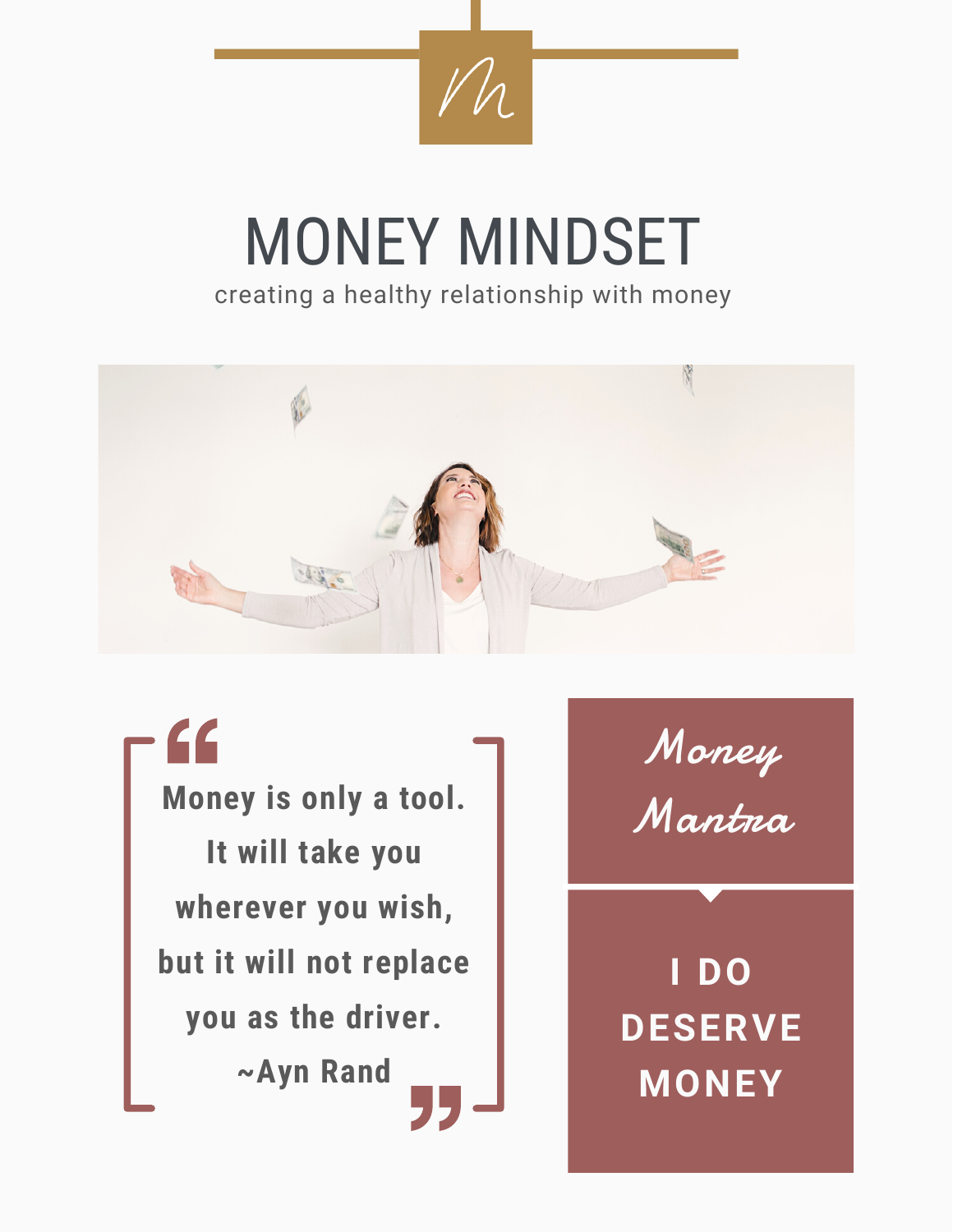### **F E E L T H O S E F E E L S**

### *money journey*

Our money story starts with our childhood. We pick up on how our parents, guardians, aunts/uncles, grandparents talk about money. We sense the emotions that people attach to money. So, let's start there.

### **EXERCISE: part 1**

- 1. Get out a piece of paper
- 2. Get your pen ready
- Set a timer for 5 minutes 3.
- 4. Take a trip down memory lane
- Write down any words, phrases, situations that come to mind in 5. regard to money



### **EXERCISE: part 2**

Take a look at what's on your paper. What emotions are associated with those memories? Write those down next to the scenario.

Are you recalling a sense of fear? Shame? Overwhelm? Greed? Guilt?

Which of those emotions are still with you today? Look over each of those words and check in with your body... do you feel it somewhere?

Those are residual emotions. Those are normal.

*See Part 3 & 4 for how to move forward!*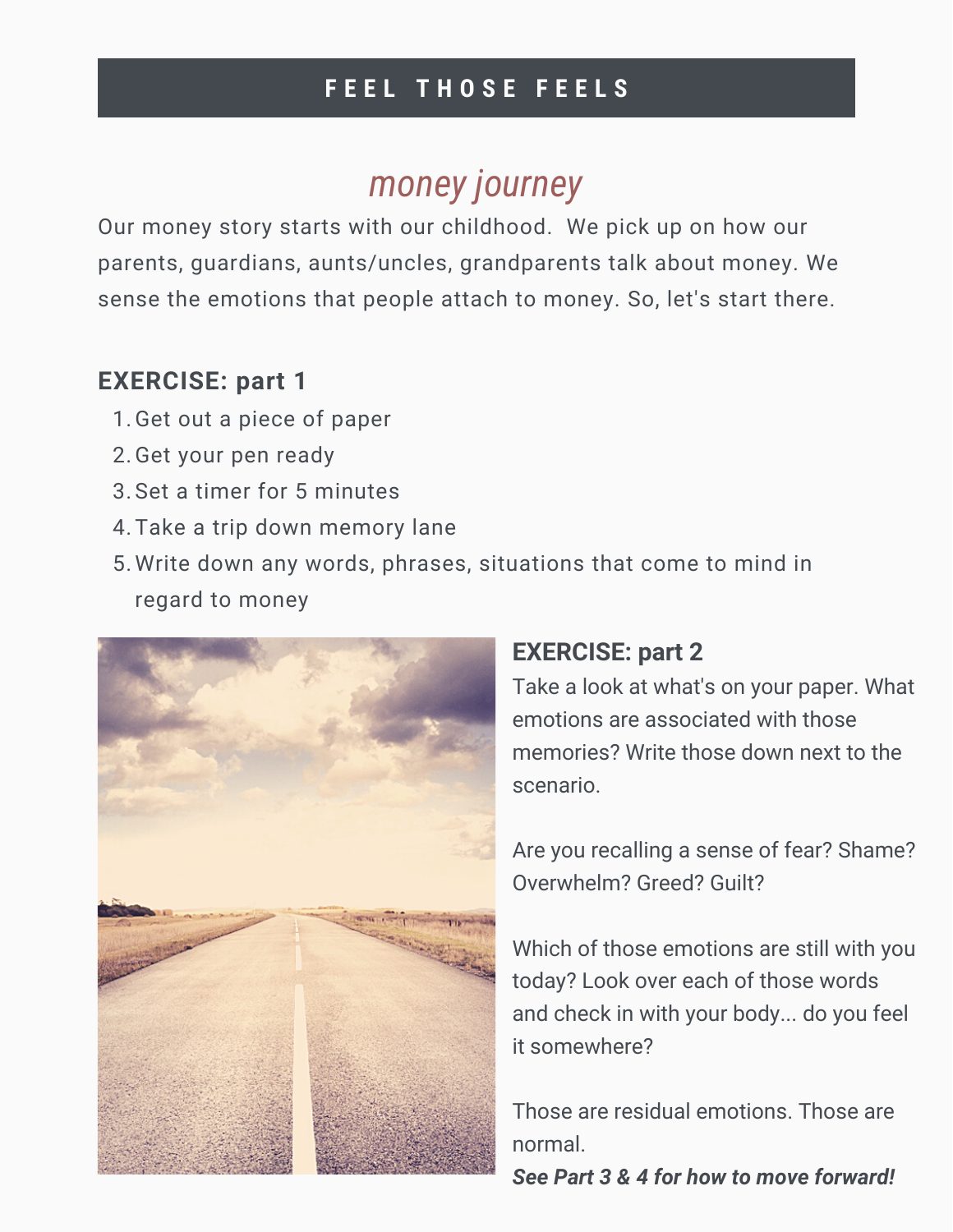### **Y O U A R E N O T G R E E D Y**

### *money holds no power over you*

The first part of making a change is recognizing what is impacting us. Awareness is key.

#### **EXERCISE: part 3**

Forgiveness**.**

Whoever was involved in those money memories... mom, dad, stepparents, grandparents, legal guardian, aunts/uncles... they were doing their best.

It's time to forgive them.

It's time to forgive yourself.

Forgive each person and each scenario from part 2, one at a time.

One forgiveness mantra I learned from Money Mindset Coach,

Denise Duffield-Thomas:

"I forgive you. Thank you. I'm sorry. I love you."



#### **EXERCISE: part 4** Gratitude.

Thanking your money -- with every transaction, with each bill paid, with all tanks of gas, with your online purchases.

Take a moment to thank your money for what it has provided.

If you are interested in learning more about this topic, you may want to research: Arigato Your Money